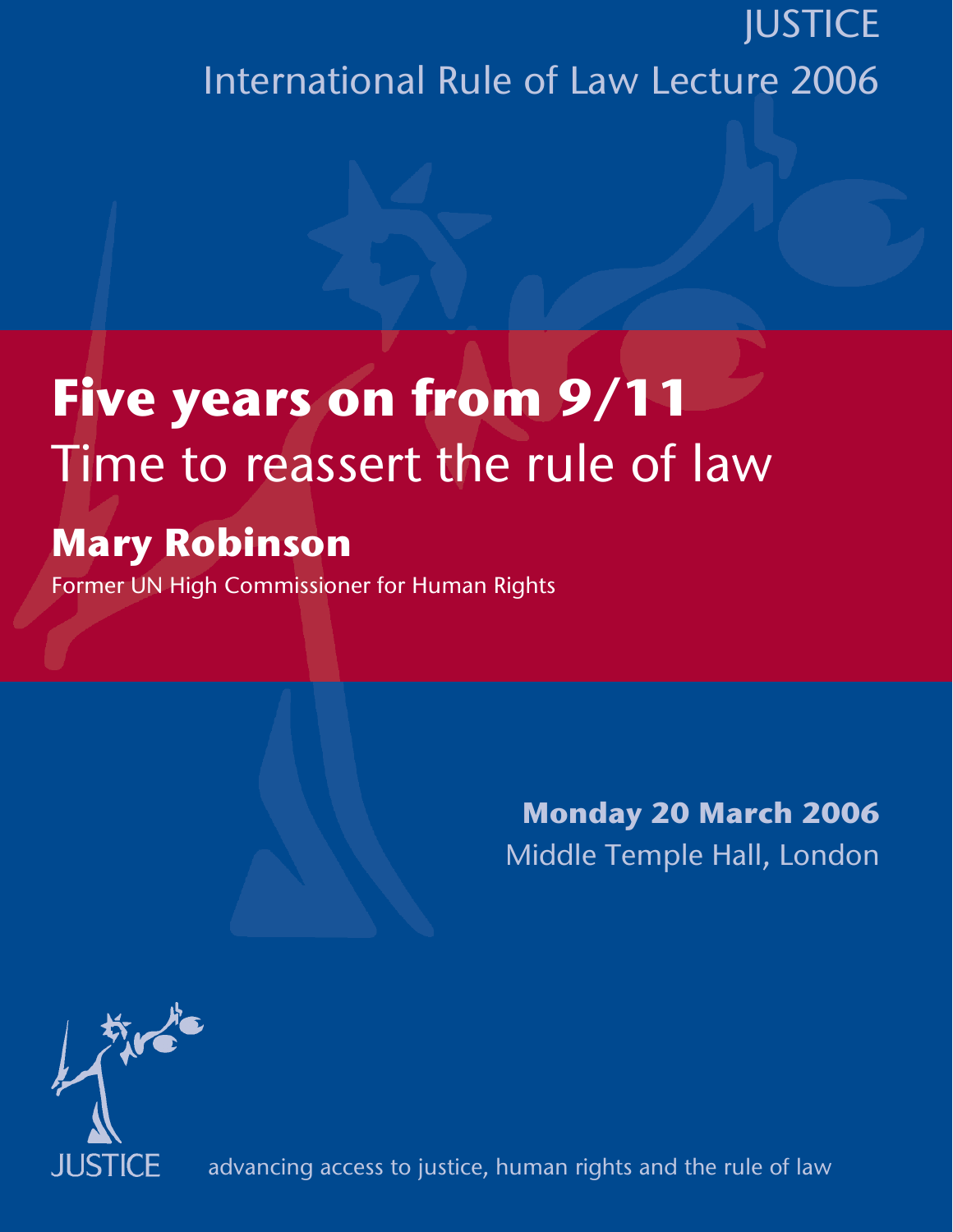## **Mary Robinson**

JUSTICE – International Rule of Law Lecture

*Five Years on from 9/11 – Time to Re-Assert the Rule of Law* 

Chaired by Lord Steyn. Middle Temple Hall, London Monday 20 March 2006

The International Commission of Jurists, of which Justice is the UK affiliate, was born in Berlin, then a divided city, and into a world of deep division between two political blocs. Its first Secretary General, Norman Marsh, was an English barrister, Law Commissioner and academic. He was also one of the group of 'founding fathers' of Amnesty International, and his wife created the card index – of course, manual in those days – on which the names of the early prisoners of conscience were recorded. When he was appointed to head the ICJ in 1956, Marsh sought to develop a clear and universal definition of the rule of law, encompassing the world's different legal traditions.

Fifty years later, I think Norman Marsh would find some of the issues which Justice is today addressing familiar – e.g. the criminal law reform topics of hearsay, jury trial or double jeopardy. Others would surprise him, because they demonstrate the sea change which has taken place in this, and other, jurisdictions – for example, the vast body of European law, a Supreme Court for the United Kingdom, or UK adherence to the human rights treaties which now implement the Universal Declaration of Human Rights. I hope he would feel that these treaties, in particular, go a long way towards providing a universal definition of the rule of law by stating clear rules and barring arbitrary decisions.

Other issues would seem new, but they would also raise old and familiar questions about the rule of law: the balance to be struck between liberty and security, and the role of the courts in checking the excesses of the executive in the name of security – specifically, counter terrorism, restrictions on political demonstration and the introduction of ID cards.

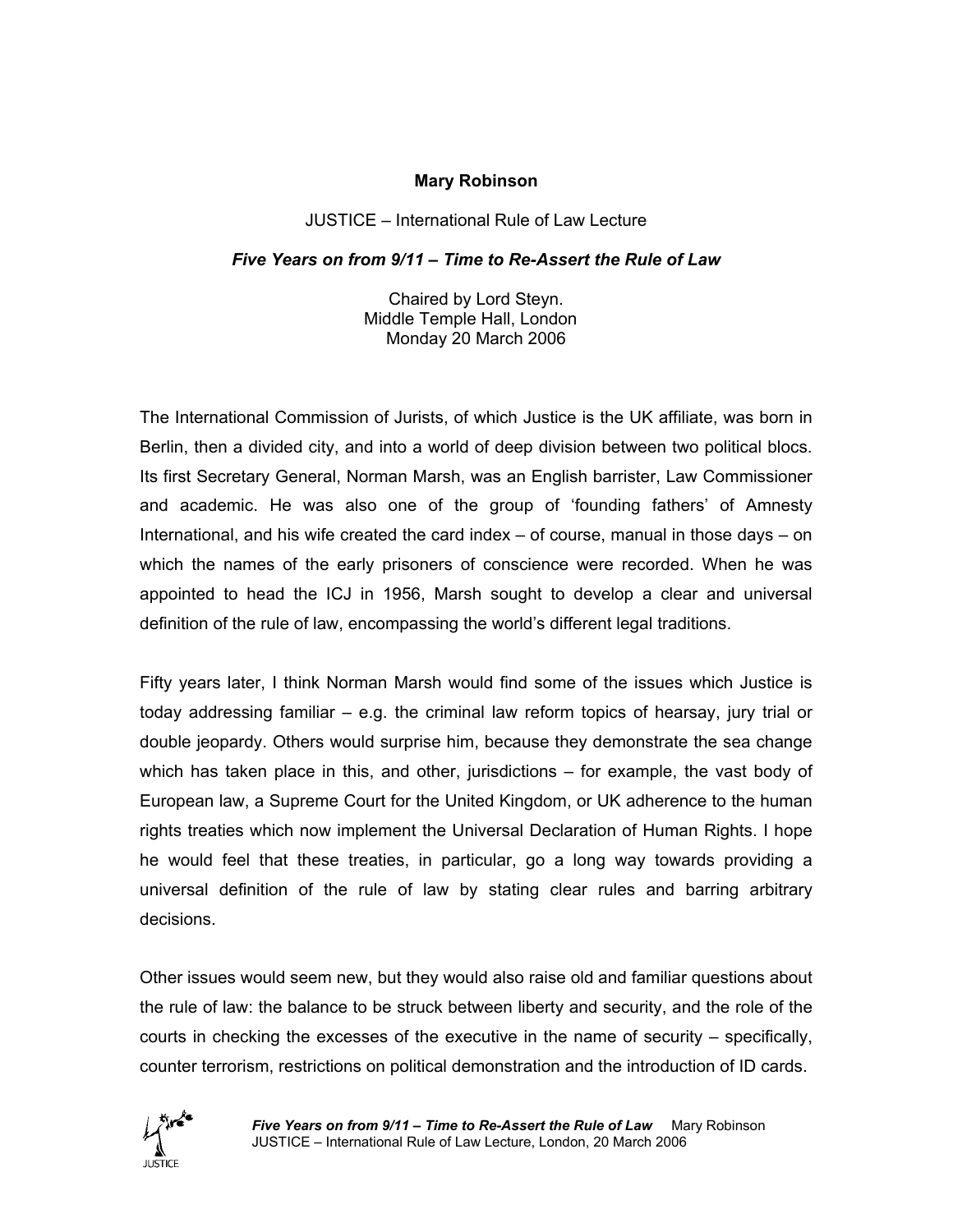Today Justice works in a world which is again one of division, and confusion. The need to emphasise the vital necessity to respect the rule of law and promote its values is as great as it was when the ICJ was formed.

In her book entitled The War on Terror and the Framework of International Law,<sup>1</sup> Helen Duffy writes:

'The atrocities committed on 9/11….highlight the critical importance of the international rule of law and the terrible consequences of its disregard. Ultimately, however, the impact of such attacks on the international rule of law depends on the responses to them and in turn on the reaction to those responses. To the extent that lawlessness is met with unlawfulness, unlawfulness with impunity, the long term implications for the rule of law, and the peace, stability and justice it serves, will be grave. Undermining the authority of law can only lay the foundations for future violations, whether by terrorists or by states committing abuses in the name of counter terrorism.'.

I fear that the authority of law has already been undermined in many important ways. The question facing us today is how are we to respond to this situation and what steps can we – and must we – take to restore and protect the international rule of law?

The security argument today is that the terrible terrorist attacks in New York, Madrid, Sharm al-Sheikh, Bali, London and elsewhere were so heinous, so unprecedented, that the only possible response is a global "war on terrorism".

The point is made that the enemy is not a nation state and is not willing to respect fundamental standards of international law which protect civilians. Fighting terrorism, it is said, therefore requires new strategies and sometimes "exceptional measures". This implies that human rights are somehow to be curtailed, that the security imperative outweighs all other considerations. I do not believe that, not least because if we follow

 $\overline{a}$ <sup>1</sup> Cambridge University Press, 2005., p.1

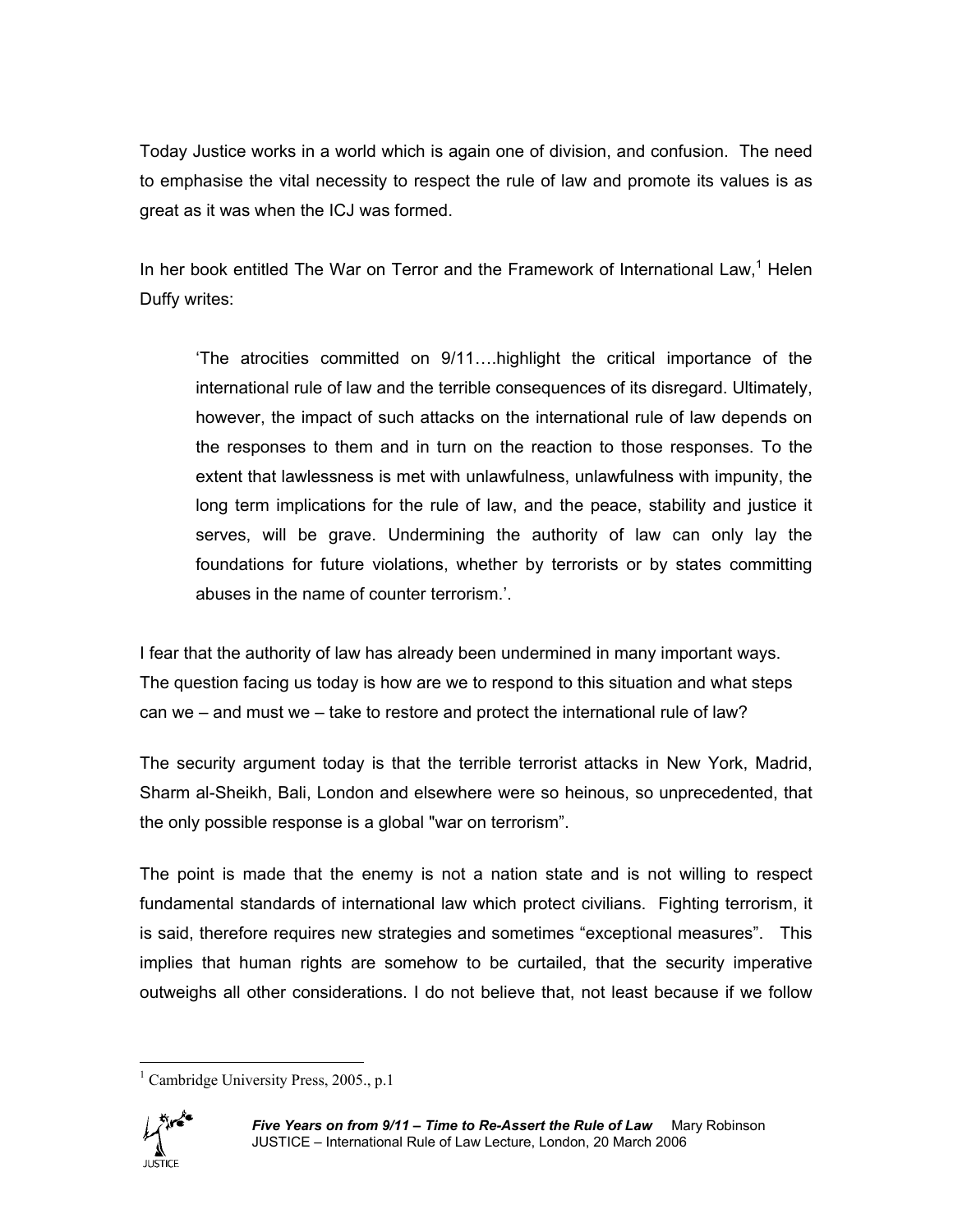that course we will lose the moral high ground – the capacity to influence the minds and hearts.

I recall flying to New York in the aftermath of 9/11, and sitting with my colleagues in the Office of the High Commissioner for Human Rights to determine what our response to those attacks should be. Language is vital in shaping our reactions: the words we use to characterise an event may determine the nature of the response. It is worth recalling that the attacks were mainly aimed at civilians. They were ruthlessly planned and their execution timed to achieve the greatest loss of life. It was important to clarify that the scale and systematic nature of the attacks on New York and Washington qualified these acts as crimes against humanity under international jurisprudence. I stressed the duty on all states to find and punish those who planned and facilitated these crimes.

Despite efforts to frame the response to terrorism within the framework of crimes under national and international law, an alternative language dominated. That language, which has shaped to a much larger extent the response at all levels, has spoken of a war on terrorism. As such, it has brought a subtle change in emphasis in many parts of the world; order and security have become the over-riding priorities. As in the past, the world has learned that emphasis on national order and security often involved curtailment of democracy and human rights. Misuse of language has also led to Orwellian euphemisms, so that 'coercive interrogation' is used instead of torture, or cruel and inhuman treatment; kidnapping becomes 'extraordinary rendition'..

Unfortunately, what I then saw and heard was undemocratic regimes using the tragedy in the United States of 9/11 to pursue their own repressive policies, secure in the belief that their excesses would be ignored. New laws and detention practices were introduced in a significant number of countries, all broadly justified by the new international war on terrorism. The extension of security policies in many countries has been used to suppress political dissent and to stifle expression of opinion of many who have no link to terrorism and are not associated with political violence. I will never forget how one Ambassador put it to me bluntly in 2002: "Don't you see High Commissioner? The standards have changed."

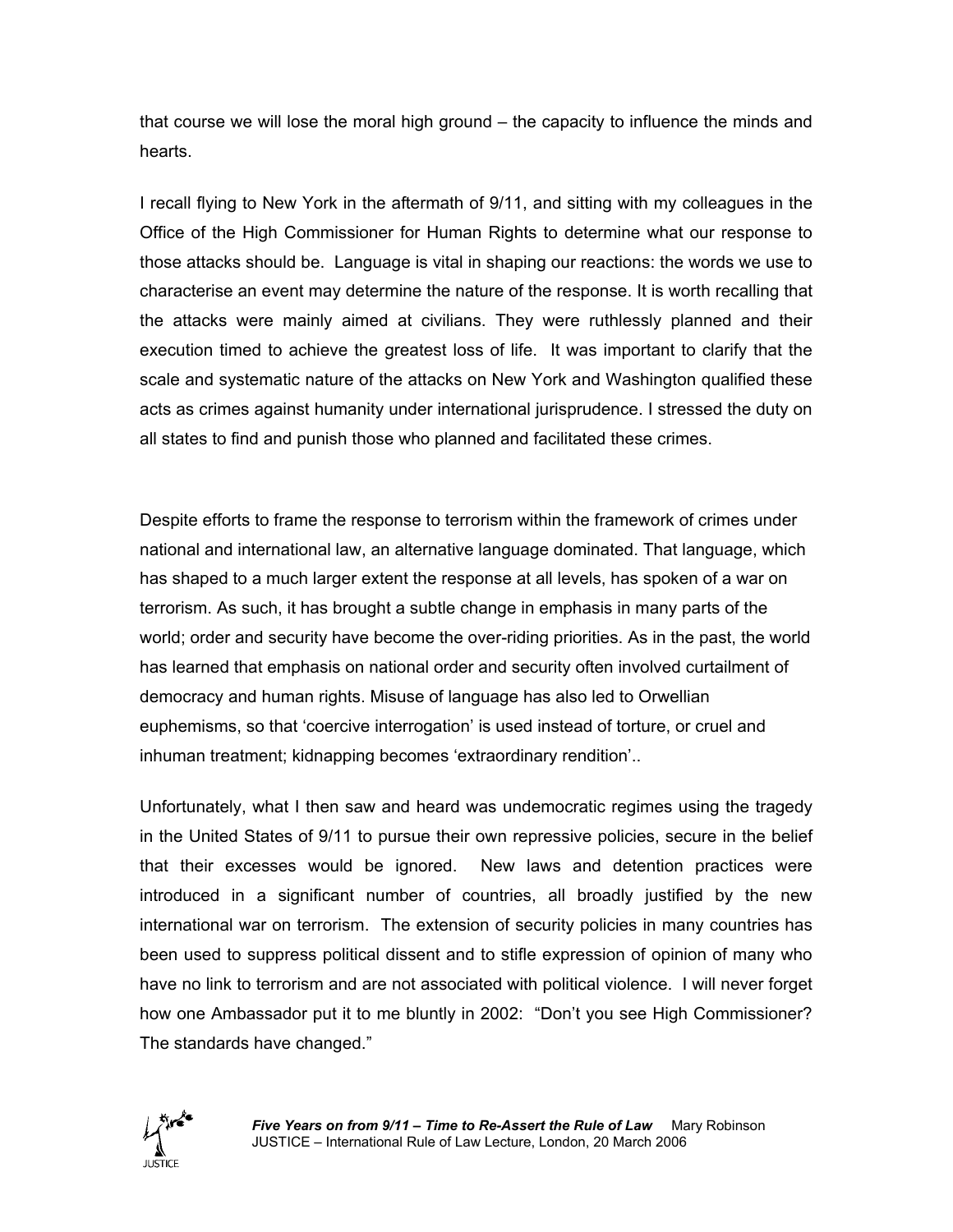The challenge now is to overcome this view, sometimes characterized as 'the new normal', while recognizing – as it is all too easy to do in London since the bombings of July 2005 - that governments and societies face real and serious security threats..

Almost five years after 9/11, I think we must be honest in recognizing how far international commitment to human rights standards has slipped in such a short time. In the U.S. in particular, the ambivalence about torture, the use of extraordinary rendition and the extension of presidential powers have all had a powerful "knock on" effect around the world, often in countries that lack the checks and balances of independent courts, a free press and vigorous NGO and academic communities. The establishment of an off shore prison in Guantanamo, its retention in the face of the most principled and sustained criticism, including a joint recommendation by five UN human rights experts that the facility should be closed 'without further delay'<sup>2</sup>, are all aspects of this situation.

Other prisons exist, in other places, which are even less subject to scrutiny; indeed detainees are sometimes referred to as 'ghost prisoners', because neither their names nor in some cases their location are known<sup>3</sup>. At the same time, to take another example, the international community has failed to establish any effective oversight mechanism for the human rights abuses of the Chechnya conflict, which is within the territory of a permanent member of the Security Council, or any mechanism for Chechnya which would compare with the UN's human rights monitoring operations for the civil conflicts in countries such as Colombia and Nepal.

What is being done to reassert the values of the rule of law? I will say something of international efforts including the work of the ICJ. I will then reflect on the changed role of the US in terms of human rights, and of the important contribution to be made by the decisions of national courts, notably in the UK...

The Club of Madrid, a group of former heads of state and government from countries in all regions, on which I serve as Vice President, came together last year – on the first anniversary of Spain's 3/11 – to organize an International Summit on Democracy,

<sup>&</sup>lt;sup>3</sup> Human Rights Watch list, http://hrw.org/english/docs/2005/11/30/usdom12109.htm



 $\overline{a}$ 

<sup>2</sup> E/CN.4/2006/120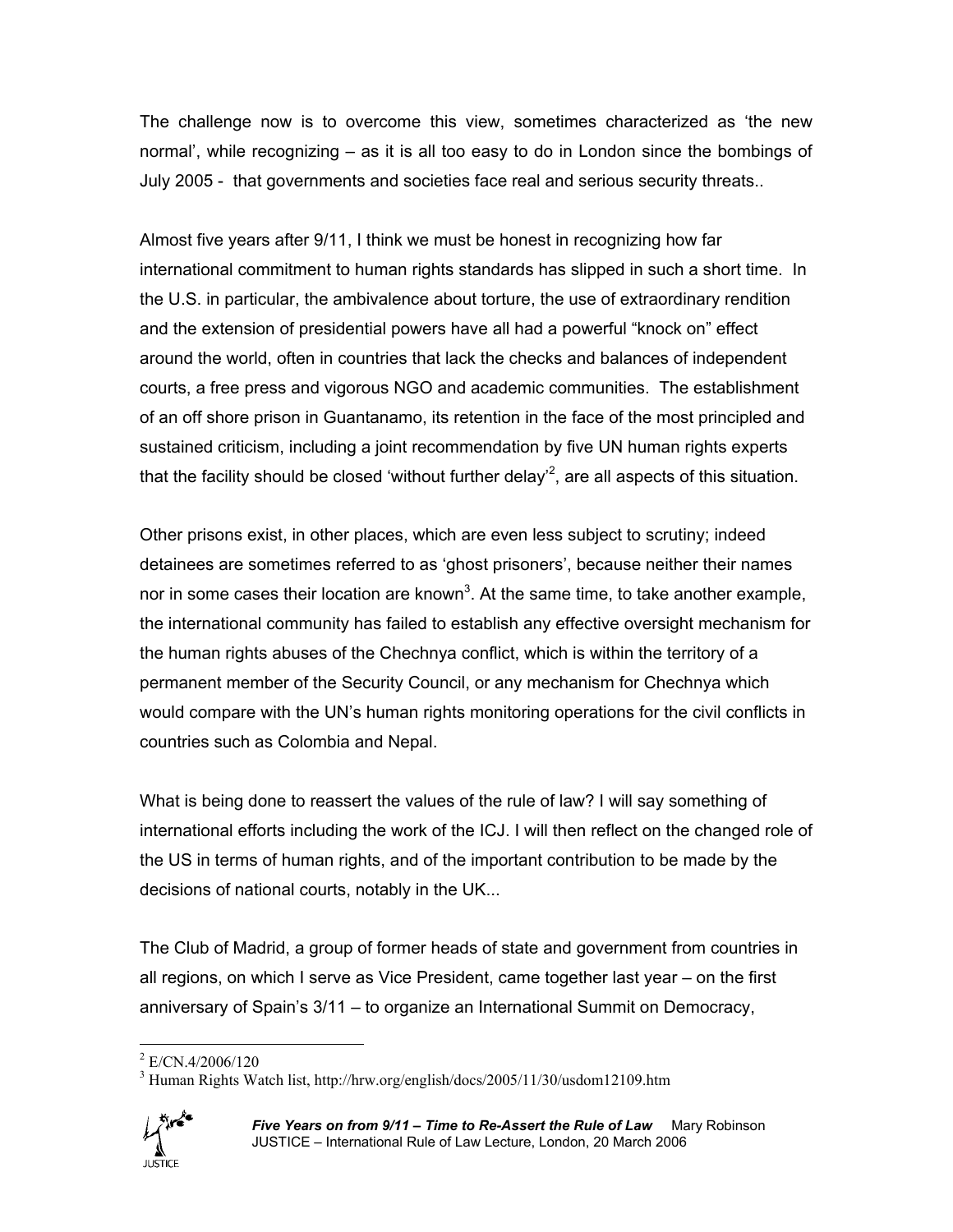Terrorism and Security. Its purpose was to build a common agenda on how the community of democratic nations could most effectively confront terrorism while maintaining commitments to civil liberties and fundamental rights.

The Summit brought together leading experts who examined the underlying factors of terrorism, the effective use of the police, the military, the intelligence services and other national and international agencies to prevent and fight terrorism. Our aim was to construct a strategy against terrorism based on the principles of democracy and international cooperation and on strengthening civil society against extremists and violent ideologies. The resulting Madrid Agenda makes a compelling case not only for more effective joint action against terrorist organizations but also the need to increase resources aimed at tackling the humiliation, anger and frustration felt by many that can be manipulated to draw recruits for terrorist action.

Meanwhile, the International Commission of Jurists returned to its roots in Berlin in August 2004 and adopted a Declaration on Upholding Human Rights and the Rule of Law in Combating Terrorism. That Declaration acknowledges that terrorism poses a serious threat to human rights, and affirms that all states have an obligation to take effective measures against acts of terrorism. But it sets out boundaries as follows:

"In adopting measures aimed at suppressing acts of terrorism, states must adhere strictly to the rule of law, including the core principles of criminal and international law and the specific standards and obligations of international human rights law, refugee law and, where applicable, humanitarian law. These principles, standards and obligations define the boundaries of permissible and legitimate state action against terrorism. The odious nature of terrorist acts cannot serve as a basis or pretext for states to disregard their international obligations, in particular in the protection of fundamental human rights.

A pervasive security-oriented discourse promotes the sacrifice of fundamental rights and freedoms in the name of eradicating terrorism. There is no conflict between the duty of states to protect the rights of persons threatened by terrorism and their responsibility to ensure that protecting security does not undermine other rights. On the contrary, safeguarding persons from terrorist acts



*Five Years on from 9/11 – Time to Re-Assert the Rule of Law* Mary Robinson JUSTICE – International Rule of Law Lecture, London, 20 March 2006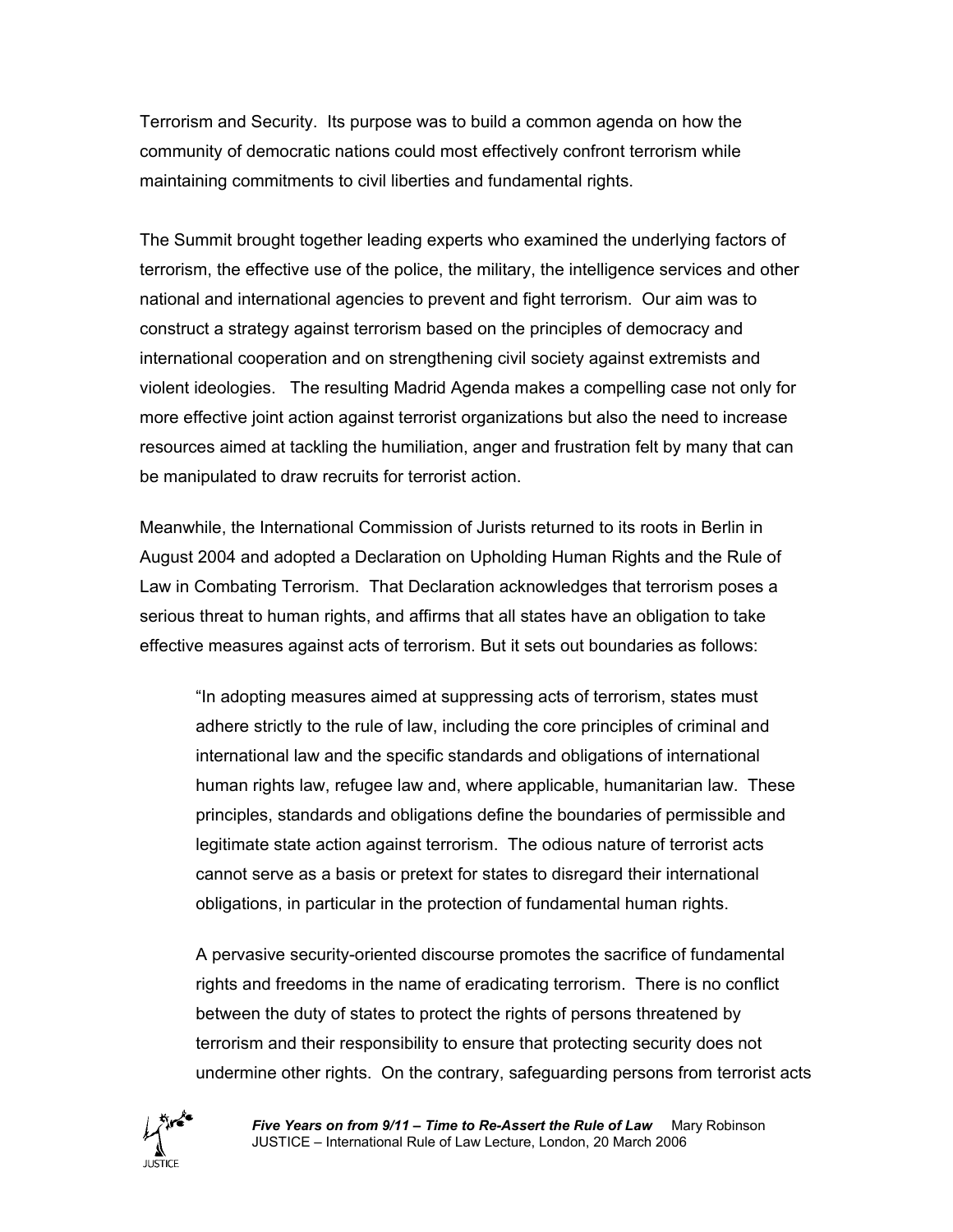and respecting human rights both form part of a seamless web of protection incumbent upon the state. Both contemporary human rights and humanitarian law allow states a reasonably wide margin of flexibility to combat terrorism without contravening human rights and humanitarian legal obligations."

The Declaration affirms 11 principles which states must give full effect to in the suppression of terrorism and calls on all jurists to act to uphold the rule of law and human rights while countering terrorism. This Berlin Declaration, available at (www.icj.org) restores the balance which was lost in the aftermath of 9/11. It is a declaration which should hang in law offices and judges' chambers throughout the world. It is the rule of law charter to counter the imbalances of what has been called today's "new normal."

Arising out of this initiative, the ICJ has recently established an Eminent Jurists' Panel, on which I am proud to serve, composed of eight jurists from all regions and legal traditions. The Panel is chaired by Arthur Chaskalson, Former Chief Justice of South Africa and the first President of South Africa's new Constitutional Court. It has been mandated to consider the nature of today's human rights threats and the impact of new and old counter-terrorism measures on human rights. Another member, Professor Vitit Mutarbhorn, set out its approach, saying

'No one can doubt that States have a duty to protect people from terrorist acts. It is important to understand the justifications for new laws and policies to counter terrorism. At the same time any measure to counter terrorism must be proportionate to the exigencies of the situation and respect in law and practice the rights of people under international human rights and humanitarian law."

The Panel is holding hearings around the world this year to explore how considered counter-terrorism measures and policies can produce effective results while also assuring the necessary respect for human rights and the rule of law. Earlier this month, the Panel held a public hearing in Nairobi for the East Africa region. The aim was to study the impact of special laws, policies and practices adopted to fight terrorism in Tanzania, Uganda and Kenya. Hearings have also been held in Colombia, where

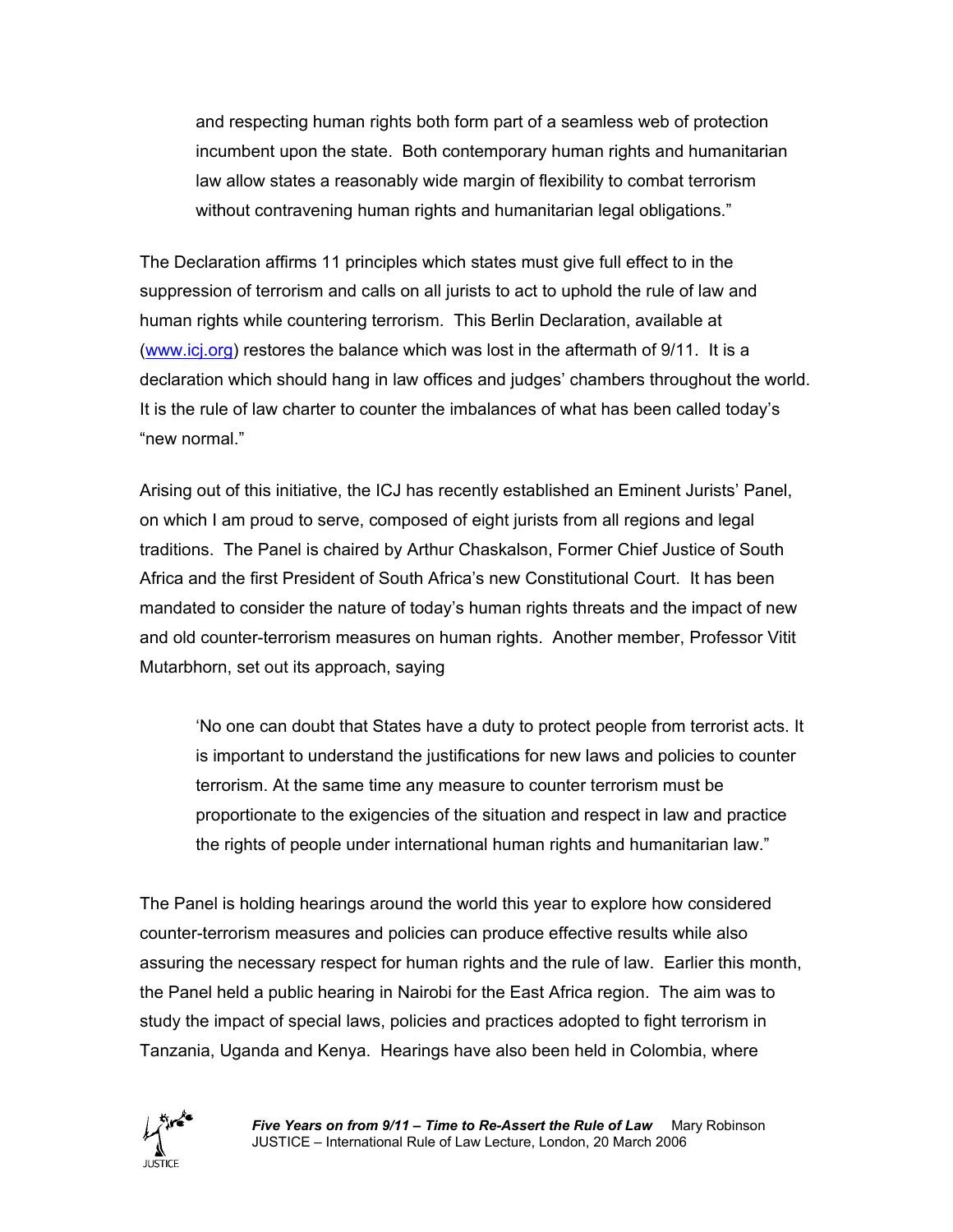political violence has a long history, and in Australia where counter terrorism measures have been enacted since the Bali bombing. In early September we conduct a hearing in the US, which, as it happens, will be on the eve of the  $5<sup>th</sup>$  anniversary of 9/11.

These initiatives seek to re-establish the primacy of the rule of law and to create an accurate record of the steps – whether positive or negative – being taken in different countries. But some of the most fundamental restoration work must take place in national courts and legislatures.

In this context, we must recognize – and regret – the degree to which the US has surrendered its moral authority. We must also acknowledge that it is not good for the world that the largest, most powerful country is seen to be out of line on human rights, and that this leaves an uncomfortable void. Although China, for example, is becoming a global economic giant and US competitor, there is no way in which it can replace the US as a human rights leader. The leadership role of the US began with Eleanor Roosevelt's work in the drafting of the Universal Declaration of Human Rights in 1947, and developed with the powerful body of Supreme Court jurisprudence generated by the US Bill of Rights, and with Jimmy Carter's policy – later adopted by the UK, the EU, and others – of integrating human rights into foreign policy. I can speak from personal experience of the profound impact which the US civil rights case law I studied at Harvard Law School in the late 1960s had on my own thinking. Let us recall that in the UK, the first race relations legislation took direct inspiration from the US.

How sad, then that last week in the General Assembly, the US voted, almost alone, against the new UN Human Rights Council. Fracturing a political consensus, which had been painstakingly built between those favouring and those resisting more effective oversight, to create a radically improved body, the US rejected the improvements as 'insufficient'. I have been given this account:

> 'the General Assembly adopted the resolution …and then - what never happens in the General Assembly - there was a spontaneous and roaring applause that simply would not die down. Like an opera audience after a splendid aria. It was an expression of relief for delegates that had battled to



*Five Years on from 9/11 – Time to Re-Assert the Rule of Law* Mary Robinson JUSTICE – International Rule of Law Lecture, London, 20 March 2006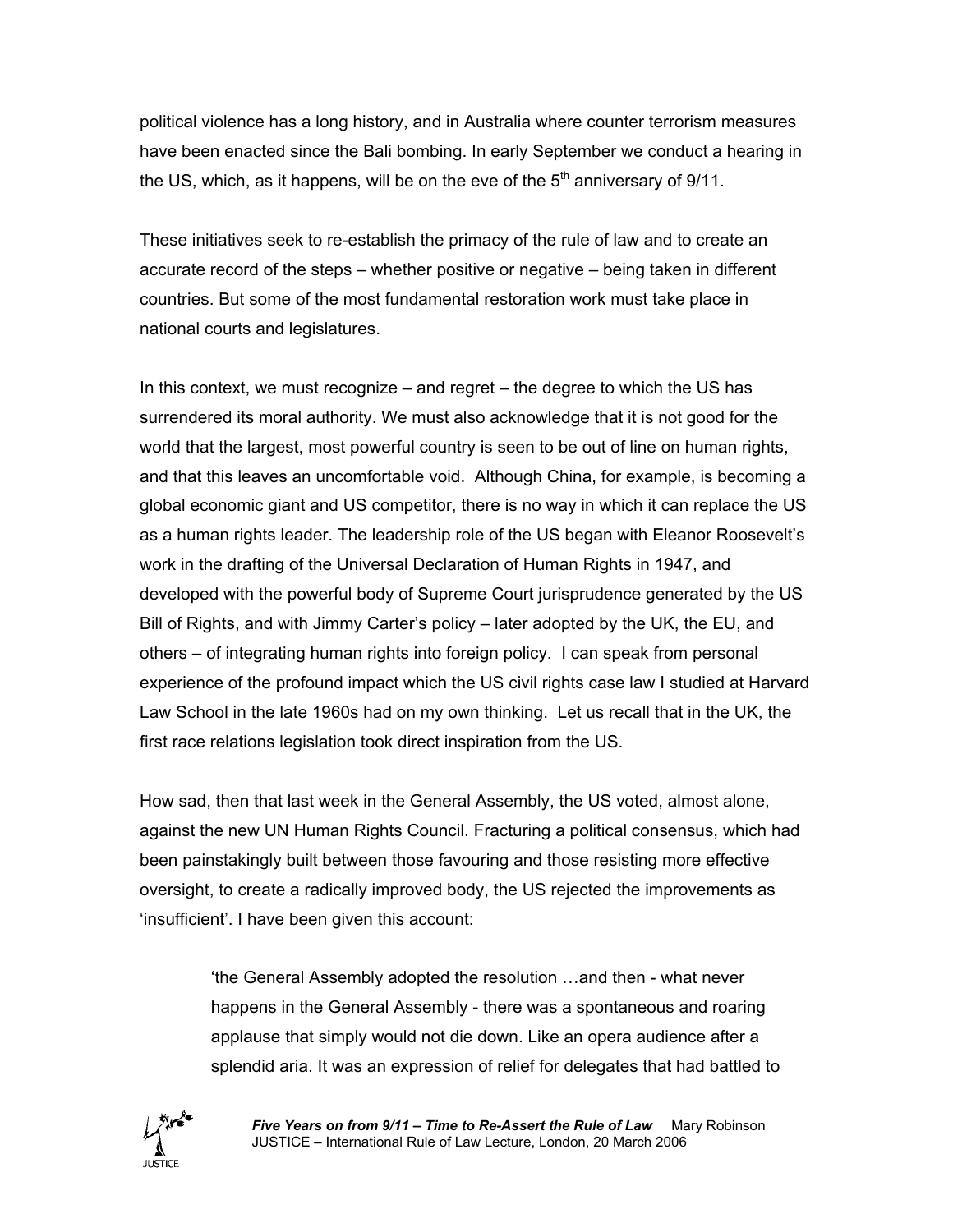create this Council for nearly a year and perhaps also of frustration with the US which had made everyone's life in recent weeks so exceedingly difficult.'

We should remember that these delegates were diplomats representing governments, not activists. This situation goes beyond even the isolation in which the US found itself when it voted in principle against the International Criminal Court statute in Rome in 1998. It illustrates the seismic shift which has taken place in the relation of the US to global rule of law issues. Today, the US no longer leads, but is too often seen merely to march out of step with the rest of the world.

This is, I hope, a temporary loss of moral compass. Certainly it is one which is recognized and strenuously resisted by many individual Americans I meet when I travel around the US and by NGOs such as Human Rights First and Human Rights Watch. Notably, the ABA has already held high level sessions on the rule of law during its annual meetings. Now it plans to hold a special session together with the IBA in Chicago in mid-September, which will be a good opportunity to take stock of the serious undermining of core standards in just five years, and to plan a more effective response.

Against this backdrop, I believe national courts in all democratic countries, and particularly those in the UK, have a crucial role to play, by applying international legal principles in cases which deal with broad questions of human rights and security. In 1984, Anthony Lester published an article entitled 'Fundamental Rights: the UK isolated'. He argued for incorporation of the European Convention, saying that it was 'wrong' and

'unhealthy that our judges are denied the power and responsibility of safeguarding the fundamental rights and freedoms of the Convention $4$ 

He noted that

'(o)ne practical effect of the absence of fundamental rights in this country is that courts of other Commonwealth countries increasingly refer to Commonwealth case law when interpreting their own code of fundamental rights.'

 $\overline{a}$ <sup>4</sup> *Public Law*, Spring 1984. pp. 46-72.

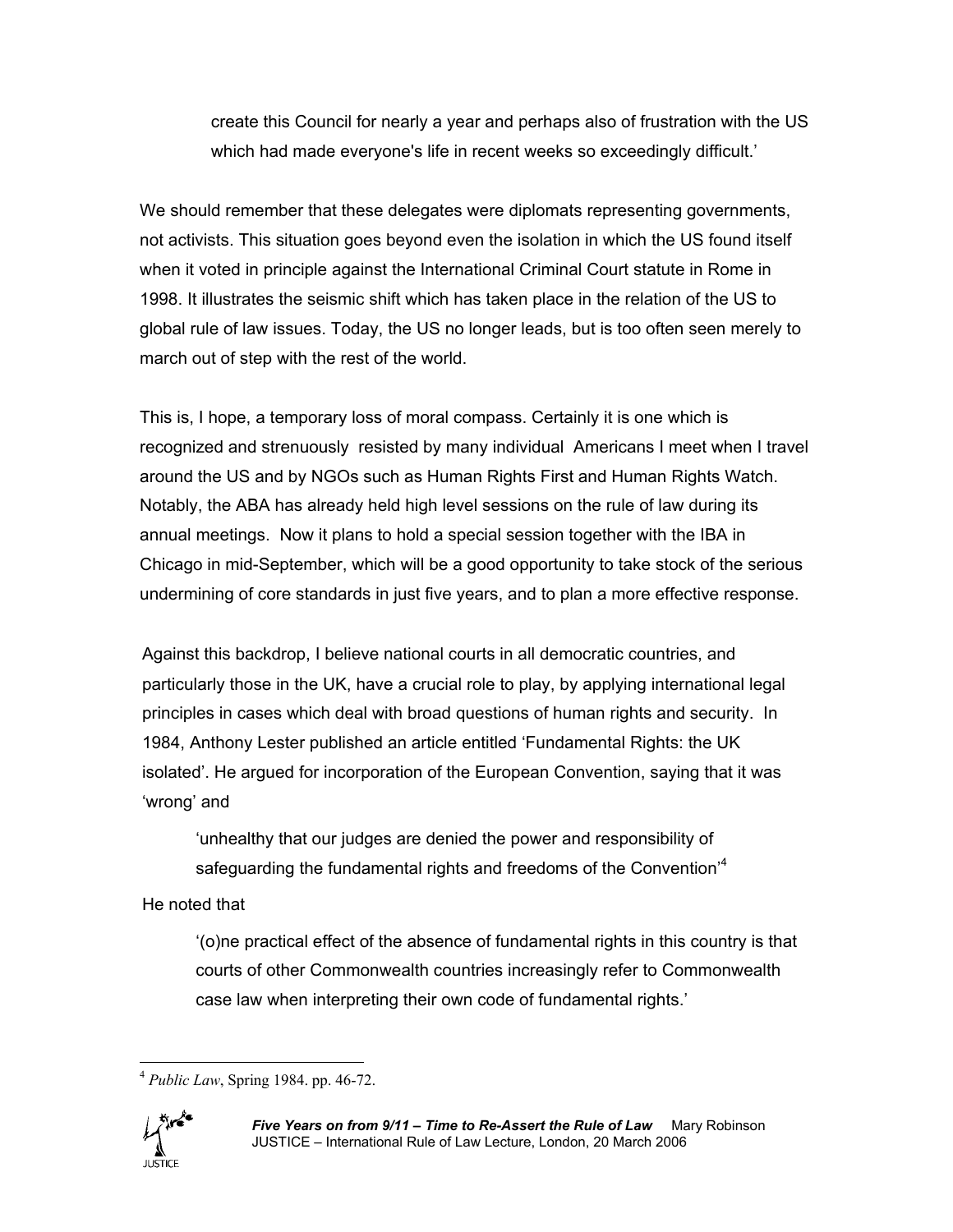Since then the tables have turned, and it is UK rather than US courts which are taking a lead as interpreters of fundamental human rights, on the basis of the European Convention and – by extension – the body of international human rights treaty law.

This new situation is well illustrated by recent House of Lords decisions, most notably their ruling that evidence obtained through torture is inadmissible in any proceedings before UK courts<sup>5</sup> The Lords unanimously rejected the notion that courts can condemn torture while using evidence obtained through torture, noting that such use encourages these abhorrent practices.

The judgment sends a clear signal that the use of torture is universally forbidden under all circumstances, and that states have positive duties to give effect to that prohibition. The case represents an important reassertion of the rule of law, and highlights the critical role of the judiciary in ensuring that states meet the challenge of countering terrorism within the boundaries of law, including fundamental principles of international law prohibiting torture and ill-treatment.

The importance of the judgment in these terms is the compass course it offers to other societies, including stable democracies in which the 'war on terrorism' has revived discussion of the legitimacy of state torture, a topic which many had thought was of no more than historical interest. It is important also because the judgment does not rest on English law alone. In Lord Bingham's words [paragraph 51]:

'(t)he principles of the common law, standing alone…..compel the exclusion of third party torture evidence as unreliable, unfair, offensive to ordinary standards of humanity and decency and incompatible with the principles which should animate a tribunal seeking to administer justice. But the principles of the common law do not stand alone. Effect must be given to the European

 $5$  A & Ors v Secretary of State for the Home Department.



 $\overline{a}$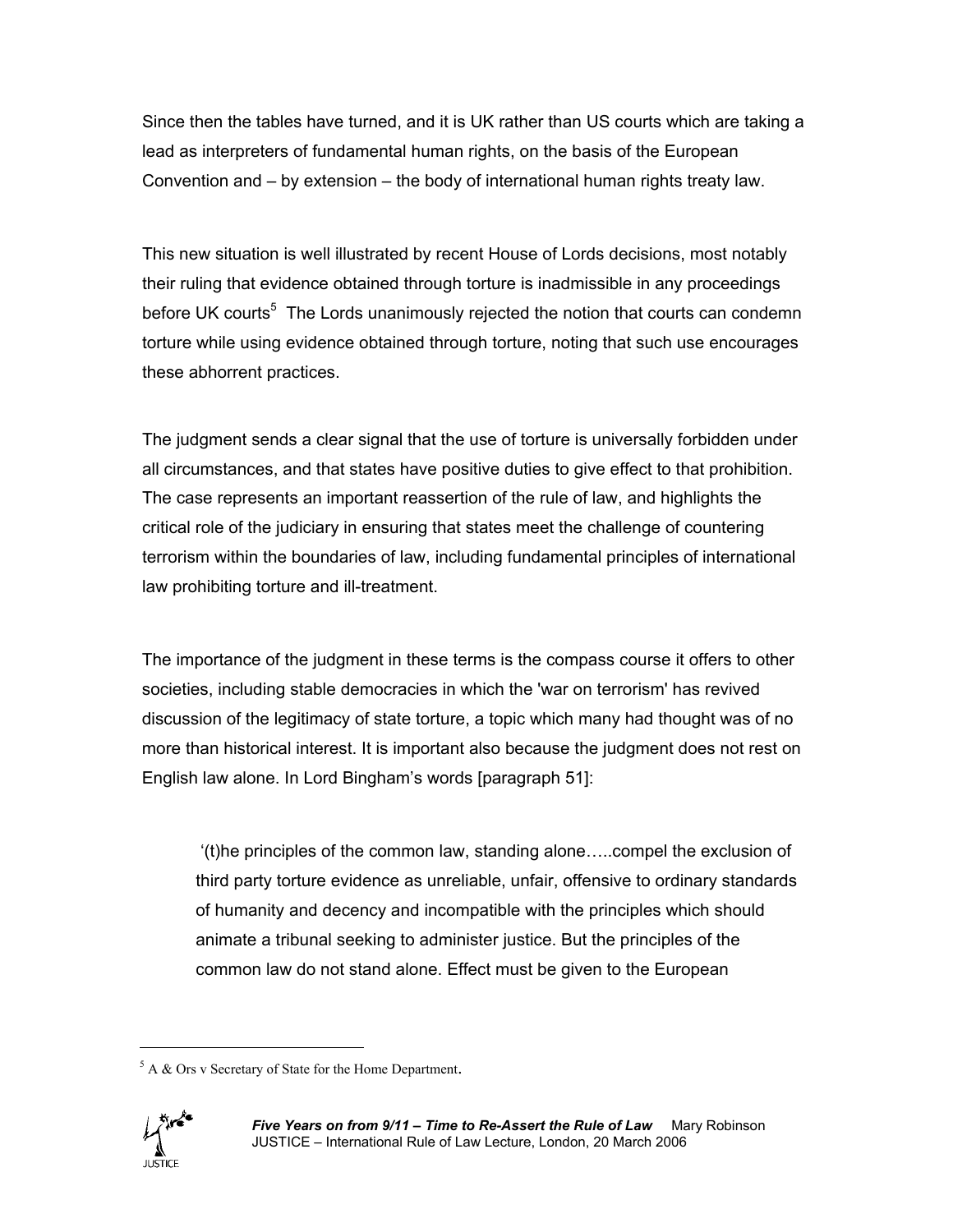Convention, which itself takes account of the all but universal consensus embodied in the Torture Convention.'

Today, and especially since the Human Rights Act, international law is an increasingly important source of English law. The laws which U.K.courts apply protect rights whose source is to be found in international as well as in English laws. As such these laws and these rights are shared in common with other countries, many of whom are outside the institutions of Europe – 141 states in the case of the CAT. And international human rights law has become a common source of law for almost all states.

But unlike the European Convention on Human Rights, international human rights law has no higher court in Strasbourg to develop its jurisprudence. This means that the decisions of the highest English courts will inevitably have an influence which runs far beyond this jurisdiction. Indeed, it is difficult to exaggerate the international impact of the Pinochet case. When the House of Lords applied the Convention against Torture - in the words of one NGO - '(s)uddenly and dramatically world attention focused on an obscure and little known provision of international law – universal jurisdiction'.6 Since then, the Lords' decision has had the effect of opening the way to the use of the CAT by courts in other jurisdictions.

Similarly, now that the International Criminal Court Act 2002 has made the commission of crimes against humanity an offence in English criminal law, the decisions of English courts – in the unhappy event that these cases arise – will be followed with close attention by courts around the world. Environmental law, with its strong relationship to human rights, is another area in which the decisions of UK courts will influence courts in other countries - and other continents - when they come to apply the same law. This is not a new experience for English judges: there are long standing legal links between the UK and other Commonwealth countries. But today international judicial exchange on human rights concerns international law, with its universal reach.

 $\overline{a}$ 6 ICHRP Report, Universal Jurisdiction, CITE